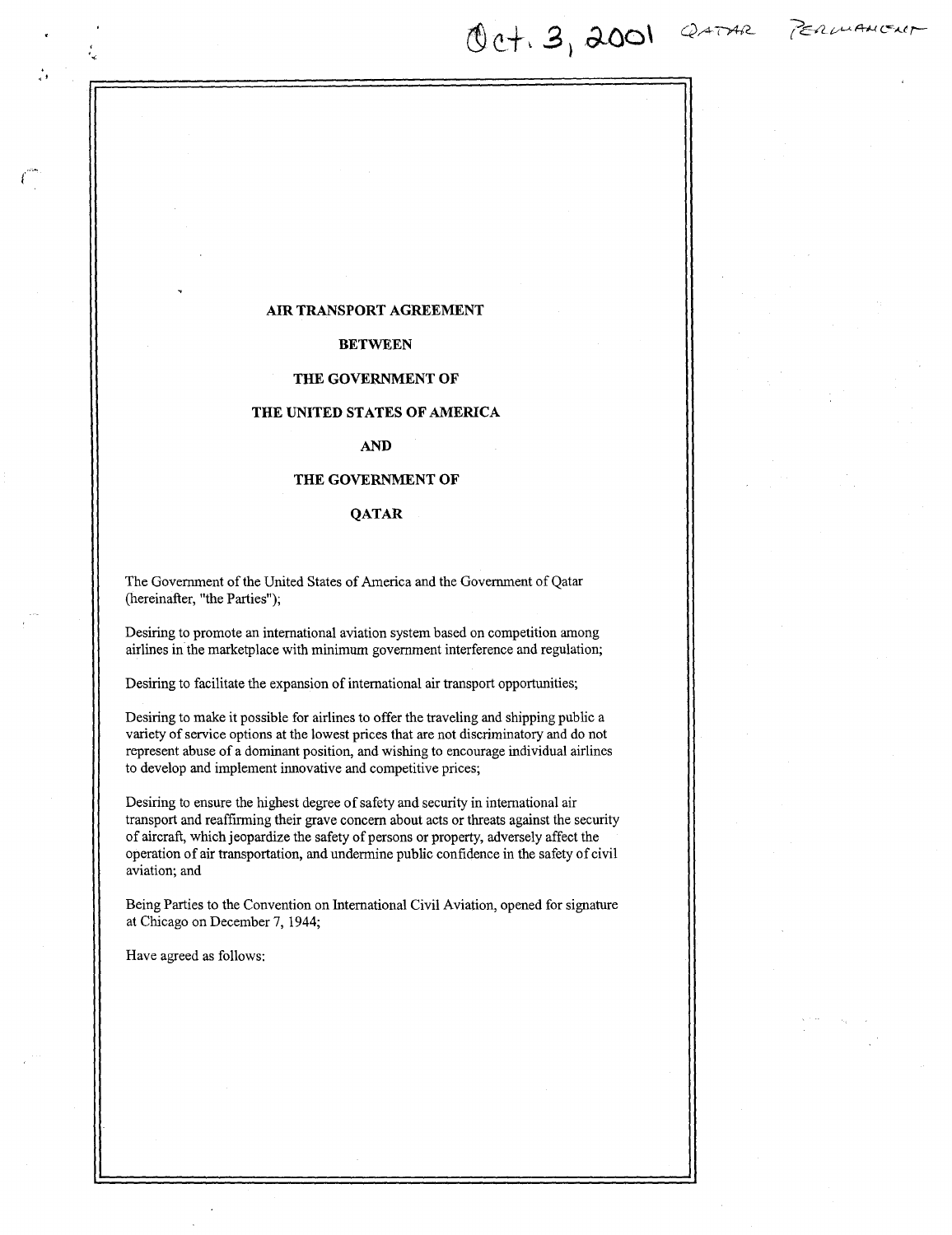$\overline{2}$ 

# Definitions

For the purposes of this Agreement, unless otherwise stated, the term :

 

1 . "Aeronautical authorities" means, in the case of the United States, the Department of Transportation, or its successor, and in the case of Qatar, the Minister of Transport and Communication, and any person or body authorized to perform functions exercised by the said Minister;

2 . "Agreement" means this Agreement, its Annexes, and any amendments thereto ;

3 . "Air transportation" means the public carriage by aircraft of passengers, baggage, cargo, and mail, separately or in combination, for remuneration or hire;

4. "Convention" means the Convention on International Civil Aviation, opened for signature at Chicago on December 7, 1944, and includes :

a. any amendment that has entered into force under Article 94(a) of the Convention and has been ratified by both Parties, and

b. any Annex or any amendment thereto adopted under Article 90 of the Convention, insofar as such Annex or amendment is at any given time effective for both Parties;

5 . "Designated airline" means an airline designated and authorized in accordance with Article 3 of this Agreement;

6 . "Full cost" means the cost of providing service plus a reasonable charge for administrative overhead;

7 . "International air transportation" means air transportation that passes through the airspace over the territory of more than one State;

8 . "Price" means any fare, rate or charge for the carriage of passengers (and their baggage) and/or cargo (excluding mail) in air transportation charged by airlines, including their agents, and the conditions governing the availability of such fare, rate or charge;

9 . "Stop for non-traffic purposes" means a landing for any purpose other than taking on or discharging passengers, baggage, cargo and/or mail in air transportation;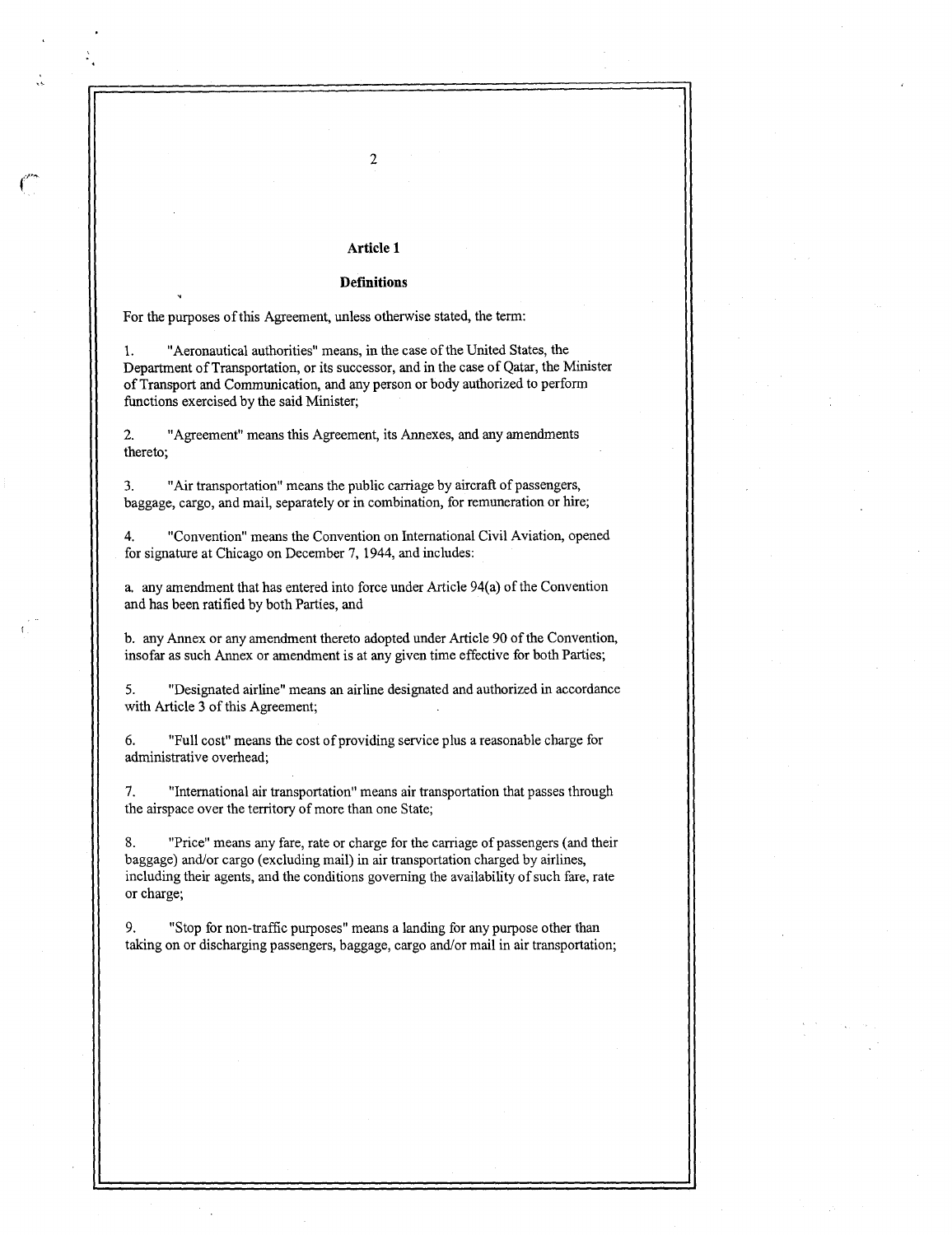10. "Territory" means the land areas under the sovereignty, jurisdiction, protection, or trusteeship of a Party, and the territorial waters adjacent thereto ; and

11 . "User charge" means a charge imposed on airlines for the provision of airport, air navigation, or aviation security facilities or services including related services and facilities.

# Article 2

## Grant of Rights

1 . Each Party grants to the other Party the following rights for the conduct of international air transportation by the airlines of the other Party :

a. the right to fly across its territory without landing;

b. the right to make stops in its territory for non-traffic purposes; and

c. the rights otherwise specified in this Agreement.

2 . Nothing in this Article shall be deemed to confer on the airline or airlines of one Party the rights to take on board, in the territory of the other Party, passengers, their baggage, cargo, or mail carried for compensation and destined for another point in the territory of that other Party.

#### Article 3

#### Designation and Authorization

1 . Each Party shall have the right to designate as many airlines as it wishes to conduct international air transportation in accordance with this Agreement and to withdraw or alter such designations . Such designations shall be transmitted to the other Party in writing through diplomatic channels, and shall identify whether the airline is authorized to conduct the type of air transportation specified in Annex I or in Annex II or both.

2. On receipt of such a designation, and of applications from the designated airline, in the form and manner prescribed for operating authorizations and technical permissions, the other Party shall grant appropriate authorizations and permissions with minimum procedural delay, provided: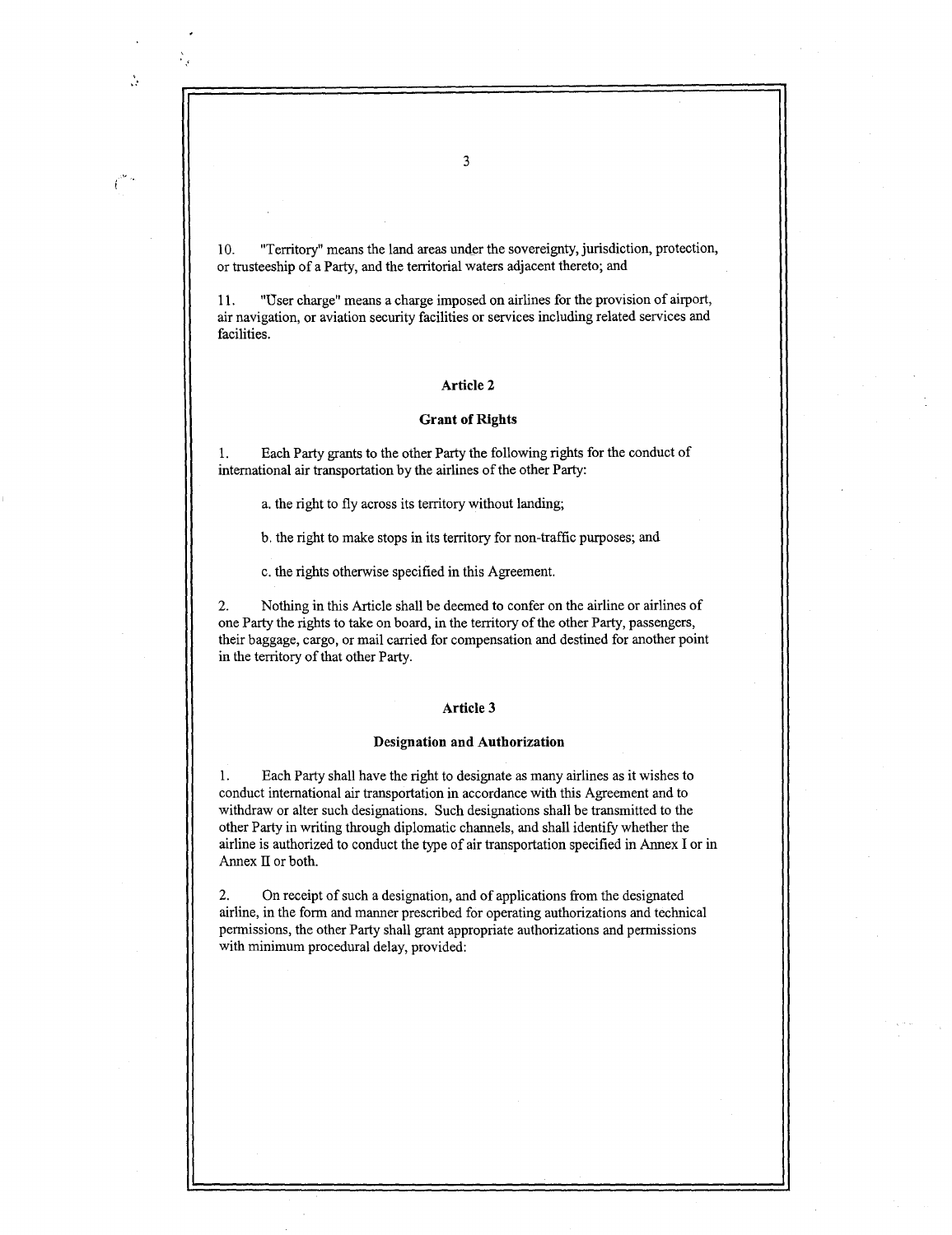a . substantial ownership and effective control of that airline are vested in the Party designating the airline, nationals of that Party, or both;

4

 

b.  $\cdot$  the designated airline is qualified to meet the conditions prescribed under the laws and regulations normally applied to the operation of international air transportation by the Party considering the application or applications ; and

c . the Party designating the airline is maintaining and administering the standards set forth in Article 6 (Safety) and Article 7 (Aviation Security) .

## Article 4

## Revocation of Authorization

1 . Either Party may revoke, suspend or limit the operating authorizations or .technical permissions of an airline designated by the other Party where :

a. substantial ownership and effective control of that airline are not vested in the other Party, the Party's nationals, or both;

b . that airline has failed to comply with the laws and regulations referred to in Article 5 (Application of Laws) of this Agreement; or

c. the other Party is not maintaining and administering the standards as set forth in Article 6 (Safety).

2. Unless immediate action is essential to prevent further noncompliance with subparagraphs 1b or 1c of this Article, the rights established by this Article shall be exercised only after consultation with the other Party.

3 . This Article does not limit the rights of either Party to withhold, revoke, limit or impose conditions on the operating authorization or technical permission of an airline or airlines of the other Party in accordance with the provisions of Article 7 (Aviation Security) .

## Article 5

#### Application of Laws

1. While entering, within, or leaving the territory of one Party, its laws and regulations relating to the operation and navigation of aircraft shall be complied with by the other Party's airlines .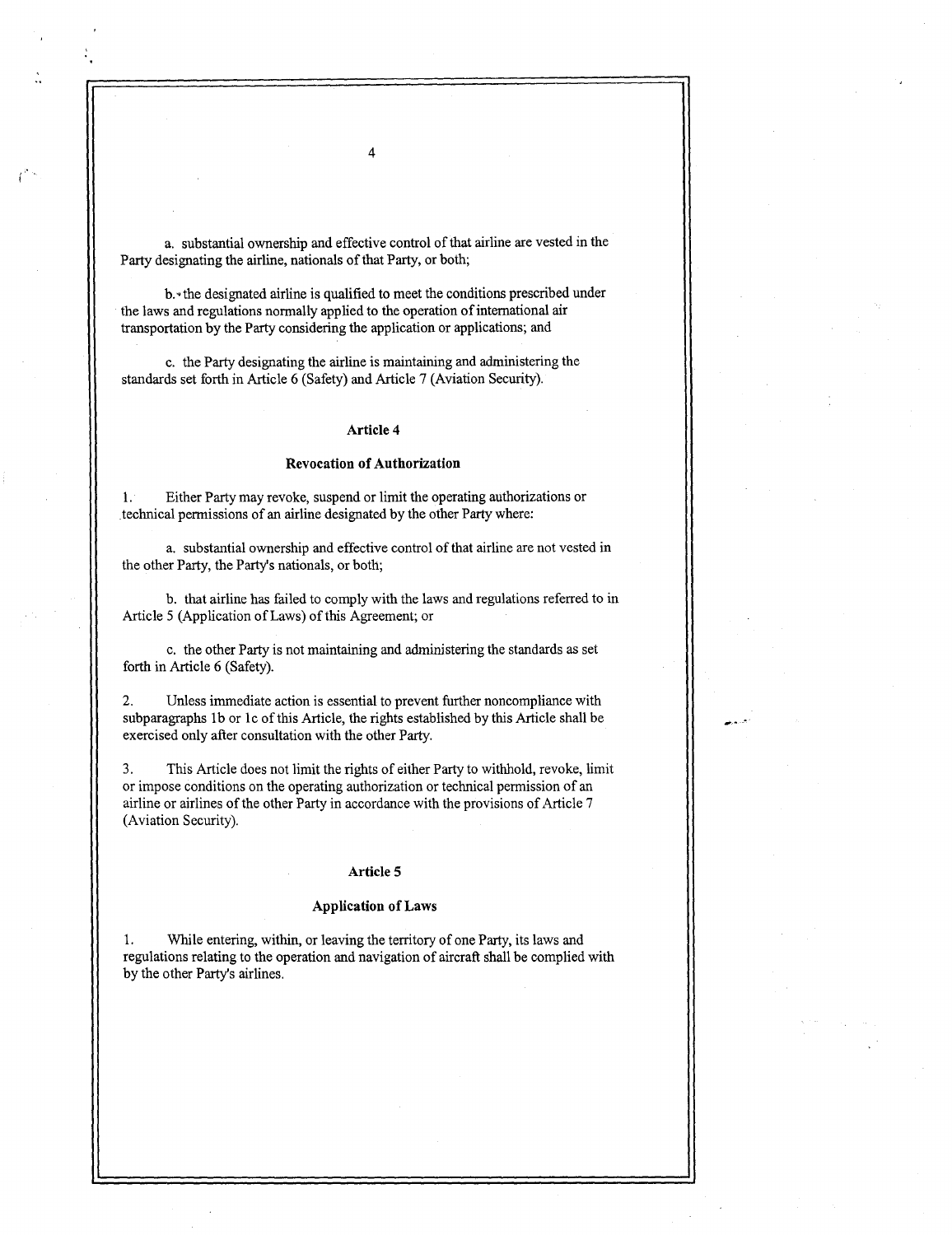2. While entering, within, or leaving the territory of one Party, its laws and regulations relating to the admission to or departure from its territory of passengers, crew or cargo on aircraft (including regulations relating to entry, clearance, aviation security, immigration, passports, customs and quarantine or, in the case of mail, postal regulations) shall be complied with by, or on behalf of, such passengers, crew or cargo of the other Party's airlines .

## Article 6

#### Safety

1 . Each Party shall recognize as valid, for the purpose of operating the air transportation provided for in this Agreement, certificates of airworthiness, certificates of competency, and licenses issued or validated by the other Party and still in force, provided that the requirements for such certificates or licenses at least equal the minimum standards that may be established pursuant to the Convention . Each Party may, however, refuse to recognize as valid for the purpose of flight above its own territory, certificates of competency and licenses granted to or validated for its own nationals by the other Party.

2. Either Party may request consultations concerning the safety standards maintained by the other Party relating to aeronautical facilities, aircrews, aircraft, and operation of the designated airlines . If, following such consultations, one Party finds that the other Party does not effectively maintain and administer safety standards and requirements in these areas that at least equal the minimum standards that may be established pursuant to the Convention, the other Party shall be notified of such findings and the steps considered necessary to conform with these minimum standards, and the other Party shall take appropriate corrective action. Each Party reserves the right to withhold, revoke, or limit the operating authorization or technical permission of an airline or airlines designated by the other Party in the event the other Party does not take such appropriate corrective action within a reasonable time.

5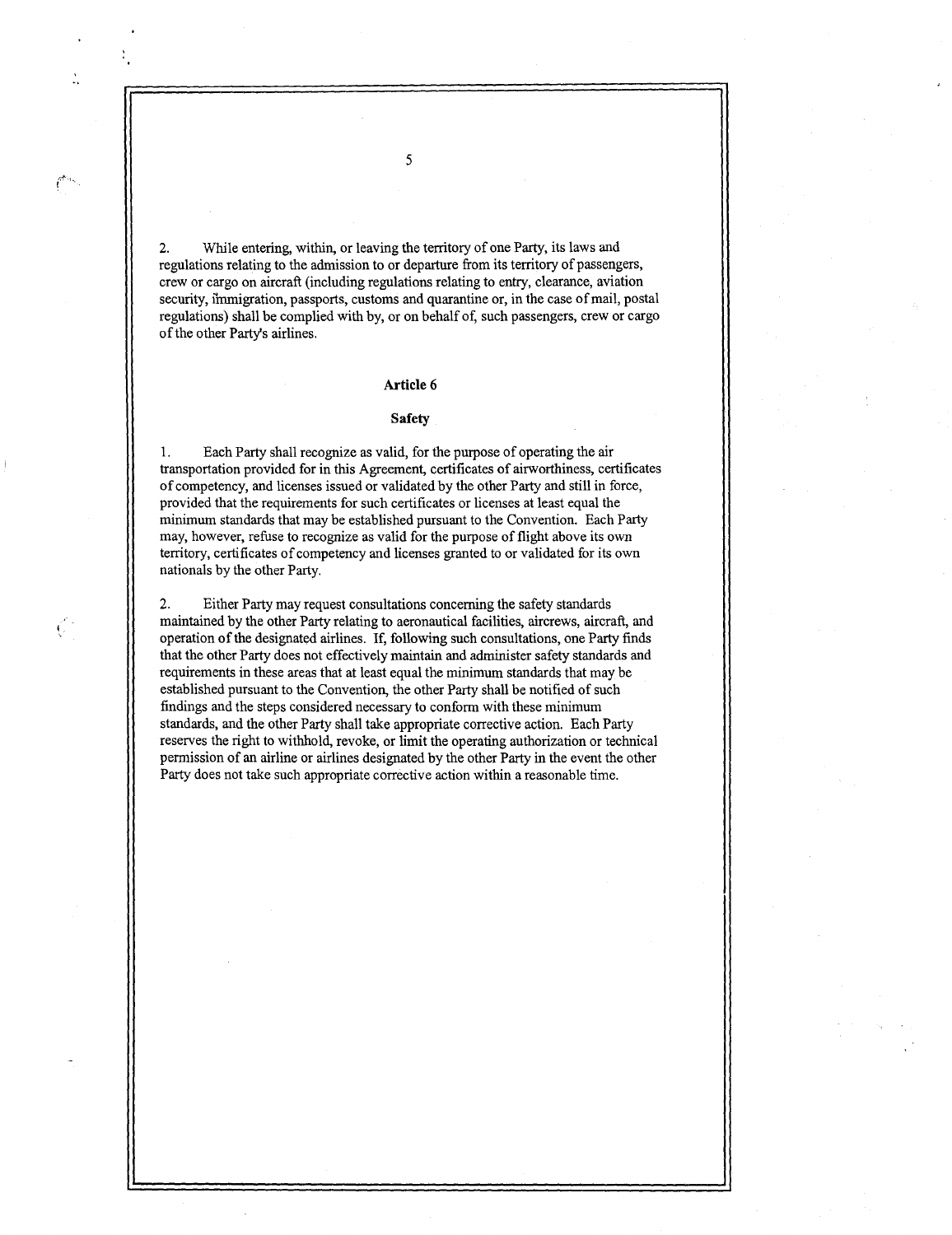# Aviation Security

1 . In accordance with their rights and obligations under international law, the Parties reaffirm that their obligation to each other to protect the security of civil aviation against acts of unlawful interference forms an integral part of this Agreement. Without limiting the generality of their rights and obligations under international law, the Parties shall in particular act in conformity with the provisions of the Convention on Offenses and Certain Other Acts Committed on Board Aircraft, signed at Tokyo on September 14, 1963, the Convention for the Suppression of Unlawful Seizure of Aircraft, signed at The Hague on December 16, 1970, the Convention for the Suppression of Unlawful Acts against the Safety of Civil Aviation, signed at Montreal on September 23, 1971, and the Protocol for the Suppression of Unlawful Acts of Violence at Airports Serving International Civil Aviation, done at Montreal on February 24, 1988.

2 . The Parties shall provide upon request all necessary assistance to each other to prevent acts of unlawful seizure of civil aircraft and other unlawful acts against the safety of such aircraft, of their passengers and crew, and of airports and air navigation facilities, and to address any other threat to the security of civil air navigation.

3 . The Parties shall, in their mutual relations, act in conformity with the aviation security standards and appropriate recommended practices established by the International Civil Aviation Organization and designated as Annexes to the Convention; they shall require that operators of aircraft of their registry, operators of aircraft who have their principal place of business or permanent residence in their territory, and the operators of airports in their territory act in conformity with such aviation security provisions .

4 . Each Party agrees to observe the security provisions required by the other Party for entry into, for departure from, and while within the territory of that other Party and to take adequate measures to protect aircraft and to inspect passengers, crew, and their baggage and carry-on items, as well as cargo and aircraft stores, prior to and during boarding or loading . Each Party shall also give positive consideration to any request from the other Party for special security measures to meet a particular threat.

5 . When an incident or threat of an incident of unlawful seizure of aircraft or other unlawful acts against the safety of passengers, crew, aircraft, airports or air navigation facilities occurs, the Parties shall assist each other by facilitating communications and other appropriate measures intended to terminate rapidly and safely such incident or threat.

6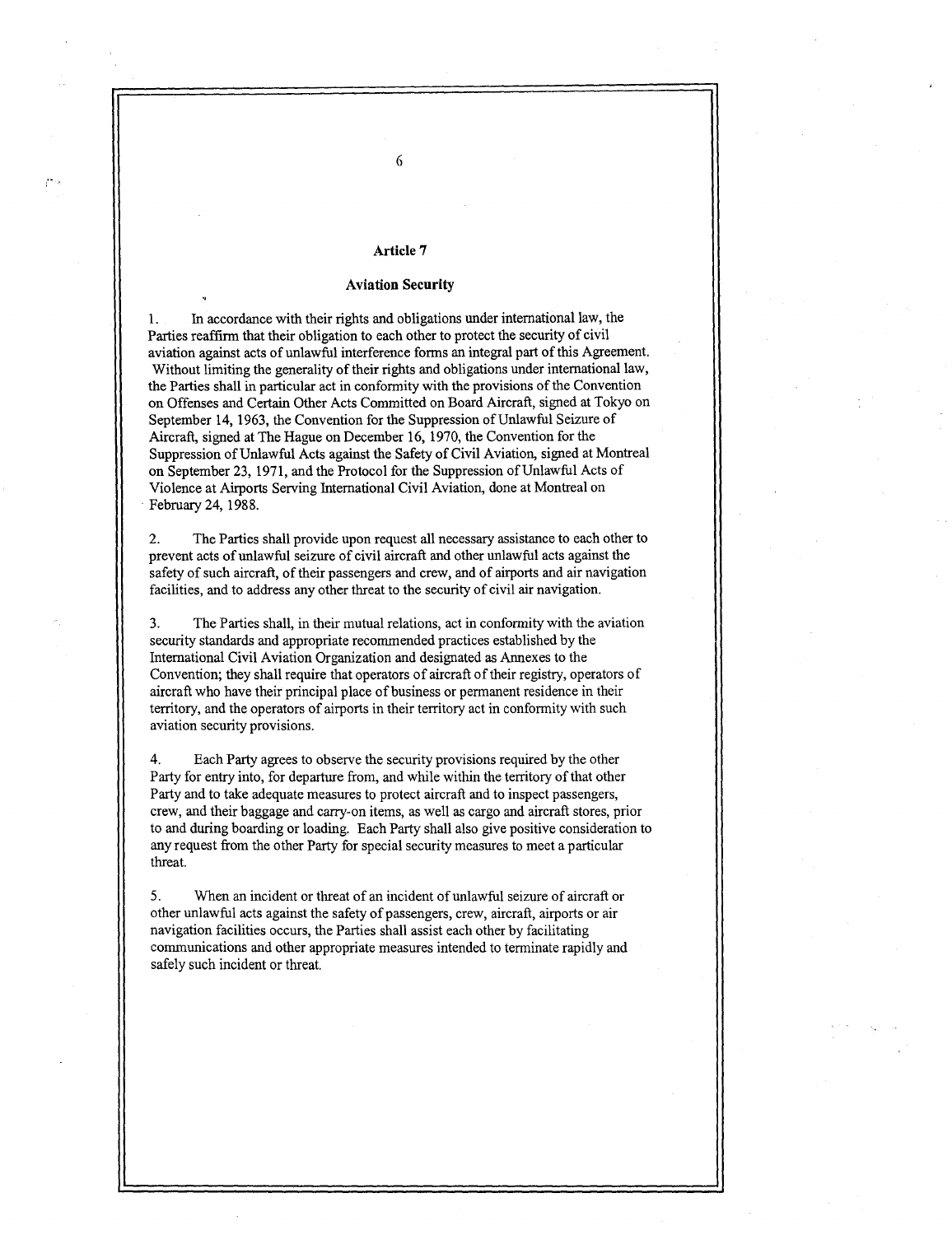6 . When a Party has reasonable grounds to believe that the other Party has departed from the aviation security provisions of this Article, the aeronautical authorities of that Party may request immediate consultations with the aeronautical authorities of the other Party. Failure to reach a satisfactory agreement within 15 days from the date of such request shall constitute grounds to withhold, revoke, limit, or impose conditions on the operating authorization and technical permissions of an airline or airlines of that Party. When required by an emergency, a Party may take interim action prior to the expiry of 15 days.

7

 

## Article 8

## Commercial Opportunities

1. The airlines of each Party shall have the right to establish offices in the territory of the other Party for the promotion and sale of air transportation .

2 . The designated airlines of each Party shall be entitled, in accordance with the laws and regulations of the other Party relating to entry, residence, and employment, to bring in and maintain in the territory of the other Party managerial, sales, technical, operational, and other specialist staff required for the provision of air transportation .

3 . Each designated airline shall have the right to perform its own groundhandling in the territory of the other Party ("self-handling") or, at its option, select among competing agents for such services in whole or in part. The rights shall be subject only to physical constraints resulting from considerations of airport safety . Where such considerations preclude self-handling, ground services shall be available on an equal basis to all airlines; charges shall be based on the costs of services provided; and such services shall be comparable to the kind and quality of services as if self-handling were possible .

4 . Any airline of each Party may engage in the sale of air transportation in the territory of the other Party directly and, at the airline's discretion, through its agents, except as may be specifically provided by the charter regulations of the country in which the charter originates that relate to the protection of passenger funds, and passenger cancellation and refund rights . Each airline shall have the right to sell such transportation, and any person shall be free to purchase such transportation, in the currency of that territory or in freely convertible currencies .

5 . Each airline shall have the right to convert and remit to its country, on demand, local revenues in excess of sums locally disbursed. Conversion and remittance shall be permitted promptly without restrictions or taxation in respect thereof at the rate of exchange applicable to current transactions and remittance on the date the carrier makes the initial application for remittance .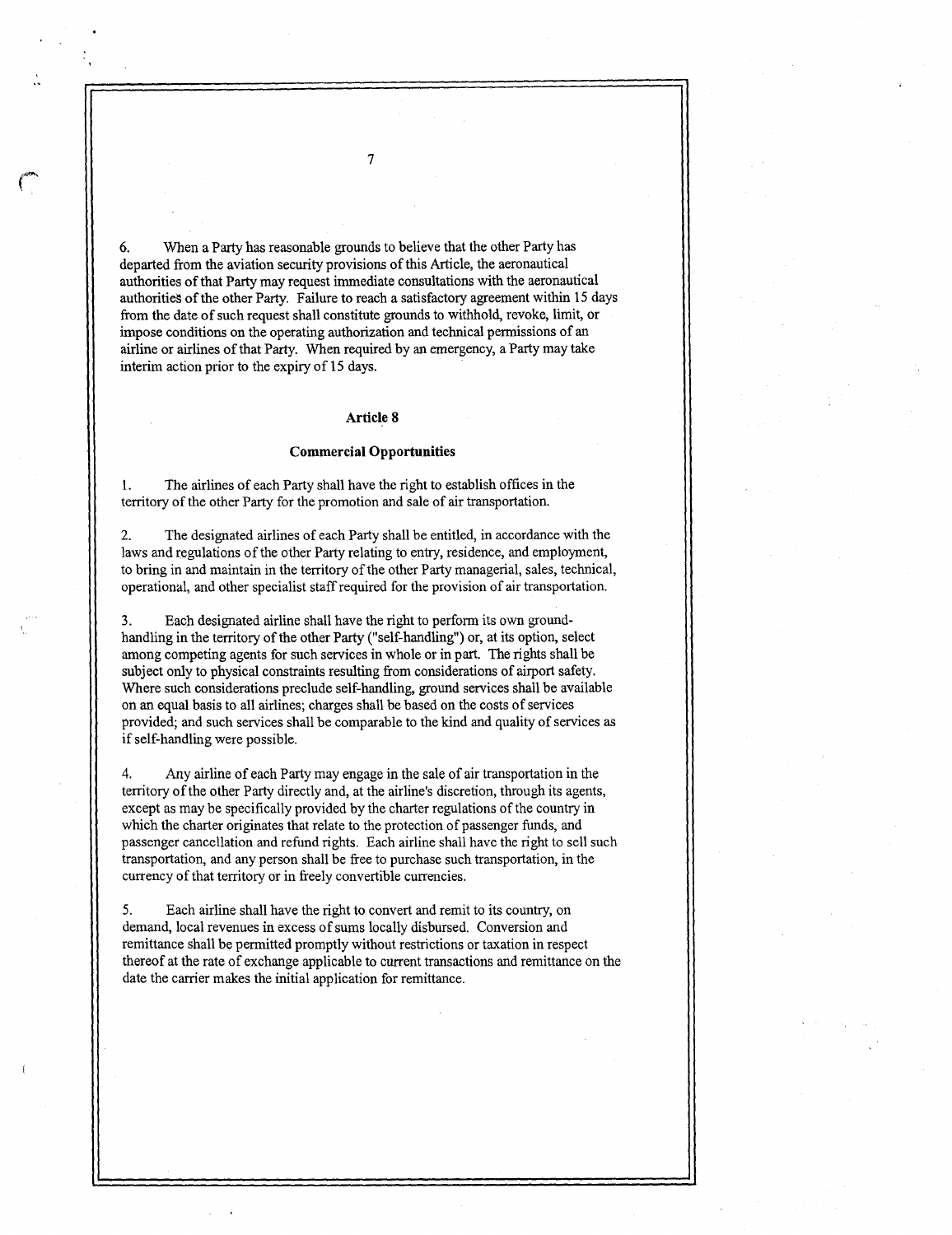6 . The airlines of each Party shall be permitted to pay for local expenses, including purchases of fuel, in the territory of the other Party in local currency . At their discretion, the airlines of each Party may pay for such expenses in the territory of the other Party in freely convertible currencies according to local currency regulation .

7 . In operating or holding out the authorized services on the agreed routes, any designated airline of one Party may enter into cooperative marketing arrangements such as blocked-space, code-sharing or leasing arrangements, with

a) an airline or airlines of either Party; and

 

b) an airline or airlines of a third country, provided that such third country authorizes or allows comparable arrangements between the airlines of the other Party and other airlines on services to, from and via such third country;

provided that all airlines in such arrangements (i) hold the appropriate authority and (ii) meet the requirements normally applied to such arrangements .

8 . Notwithstanding any other provision of this Agreement, airlines and indirect providers of cargo transportation of both Parties shall be permitted, without restriction, to employ in connection with international air transportation any surface transportation for cargo to or from any points in the territories of the Parties or in third countries, including transport to and from all airports with customs facilities, and including, where applicable, the right to transport cargo in bond under applicable laws and regulations . Such cargo, whether moving by surface or by air, shall have access to airport customs processing and facilities . Airlines may elect to perform their own surface transportation or to provide it through arrangements with other surface carriers, including surface transportation operated by other airlines and indirect providers of cargo air transportation. Such intermodal cargo services may be offered at a single, through price for the air and surface transportation combined, provided that shippers are not misled as to the facts concerning such transportation .

## Article 9

## Customs Duties and Charges

1. On arriving in the territory of one Party, aircraft operated in international air transportation by the designated airlines of the other Party, their regular equipment, ground equipment, fuel, lubricants, consumable technical supplies, spare parts (including engines), aircraft stores (including but not limited to such items of food, beverages and liquor, tobacco and other products destined for sale to or use by passengers in limited quantities during flight), and other items intended for or used solely in connection with the operation or servicing of aircraft engaged in international air transportation shall be exempt, on the basis of reciprocity, from all import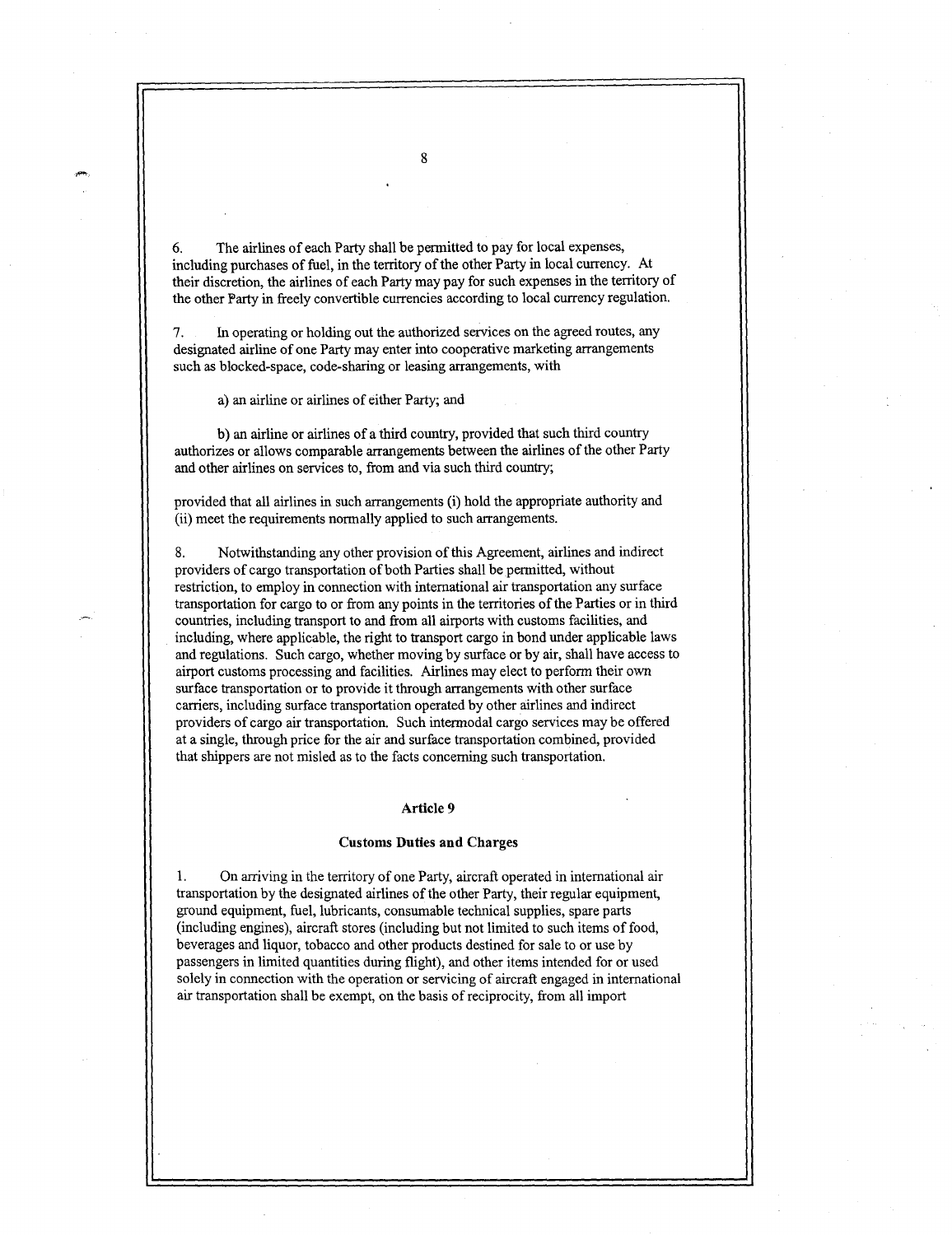restrictions, property taxes and capital levies, customs duties, excise taxes, and similar fees and charges that are (i) imposed by the national authorities, and (ii) not based on the cost of services provided, provided that such equipment and supplies remain on board the *aircraft*.

9

 

2. There shall also be exempt, on the basis of reciprocity, from the taxes, levies, duties, fees and charges referred to in paragraph 1 of this Article, with the exception of charges based on the cost of the service provided :

a. aircraft stores introduced into or supplied in the territory of a Party and taken on board, within reasonable limits, for use on outbound aircraft of an airline of the other Party engaged in international air transportation, even when these stores are to be used on a part of the journey performed over the territory of the Party in which they are taken on board;

b. ground equipment and spare parts (including engines) introduced into the territory of a Party for the servicing, maintenance, or repair of aircraft of an airline of the other Party used in international air transportation;

c . fuel, lubricants and consumable technical supplies introduced into or supplied in the territory of a Party for use in an aircraft of an airline of the other Party engaged in international air transportation, even when these supplies are to be used on a part of the journey performed over the territory of the Party in which they are taken on board; and

d. promotional and advertising materials introduced into or supplied in the territory of one Party and taken on board, within reasonable limits, for use on outbound aircraft of an airline of the other Party engaged in international air transportation, even when these stores are to be used on a part of the journey performed over the territory of the Party in which they are taken on board.

3 . Equipment and supplies referred to in paragraphs I and 2 of this Article may be required to be kept under the supervision or control of the appropriate authorities .

4 . The exemptions provided by this Article shall also be available where the designated airlines of one Party have contracted with another airline, which similarly enjoys such exemptions from the other Party, for the loan or transfer in the territory of the other Party of the items specified in paragraphs I and 2 of this Article .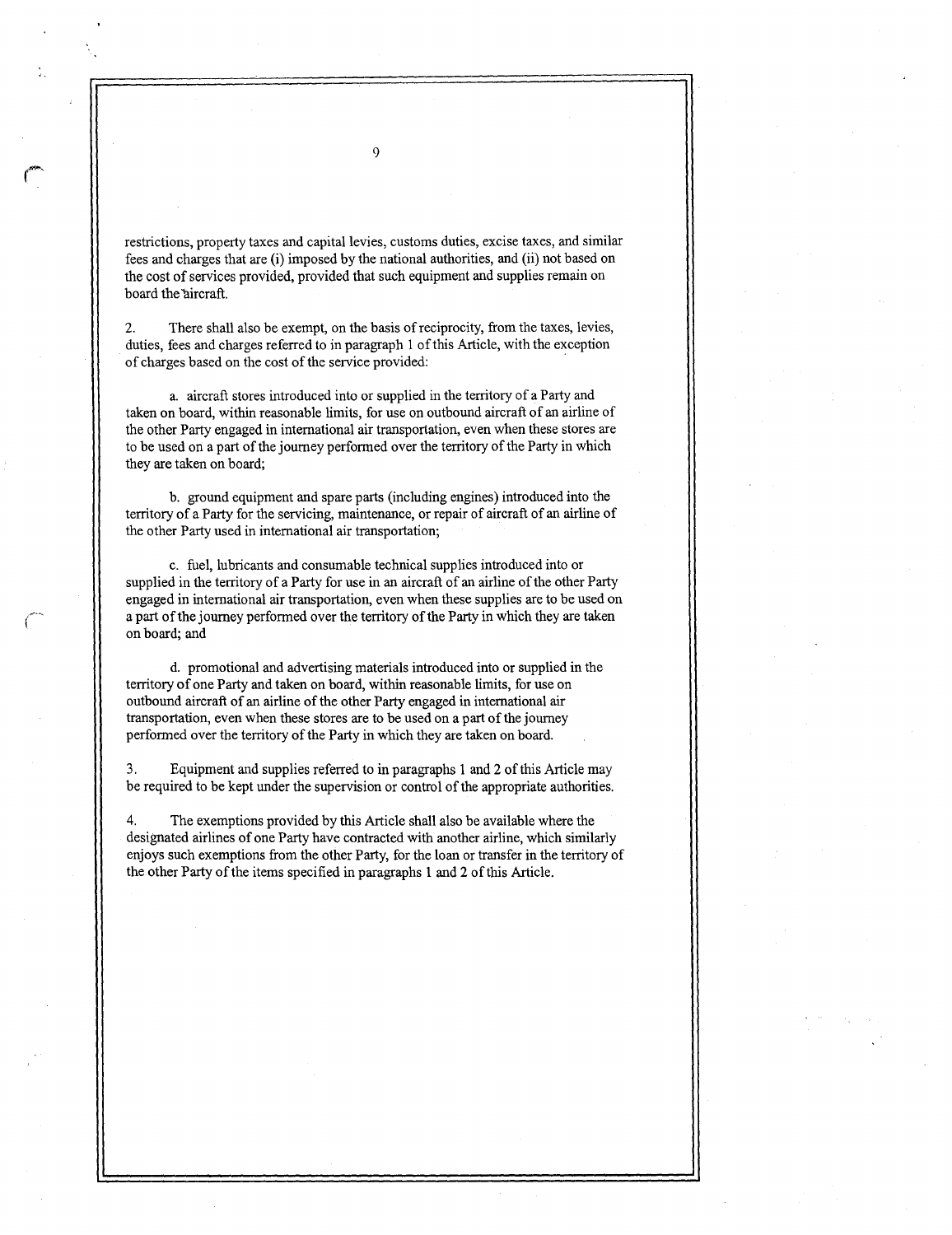## User Charges

1. User charges that may be imposed by the competent charging authorities or bodies of each Party on the airlines of the other Party shall be just, reasonable, not unjustly discriminatory, and equitably apportioned among categories of users. In any event, any such user charges shall be assessed on the airlines of the other Party on terms not less favorable than the most favorable terms available to any other airline at the time the charges are assessed .

2. User charges imposed on the airlines of the other Party may reflect, but shall not exceed, the full cost to the competent charging authorities or bodies of providing the appropriate airport, airport environmental, air navigation, and aviation security facilities and services at the airport or within the airport system . Such charges may include a reasonable return on assets, after depreciation . Facilities and services for which charges are made shall be provided on an efficient and economic basis.

3 . Each Party shall encourage consultations between the competent charging authorities or bodies in its territory and the airlines using the services and facilities, and shall encourage the competent charging authorities or bodies and the airlines to exchange such information as may be necessary to permit an accurate review of the reasonableness of the charges in accordance with the principles of paragraphs (1) and (2) of this Article. Each Party shall encourage the competent charging authorities to provide users with reasonable notice of any proposal for changes in user charges to enable users to express their views before changes are made .

4 . Neither Party shall be held, in dispute resolution procedures pursuant to Article 14, to be in breach of a provision of this Article, unless (i) it fails to undertake a review of the charge or practice that is the subject of complaint by the other Party within a reasonable amount of time; or (ii) following such a review it fails to take all steps within its power to remedy any charge or practice that is inconsistent with this Article.

#### Article 11

#### Fair Competition

1 . Each Party shall allow a fair and equal opportunity for the designated airlines of both Parties to compete in providing the international air transportation governed by this Agreement.

10

 $\frac{1}{2}$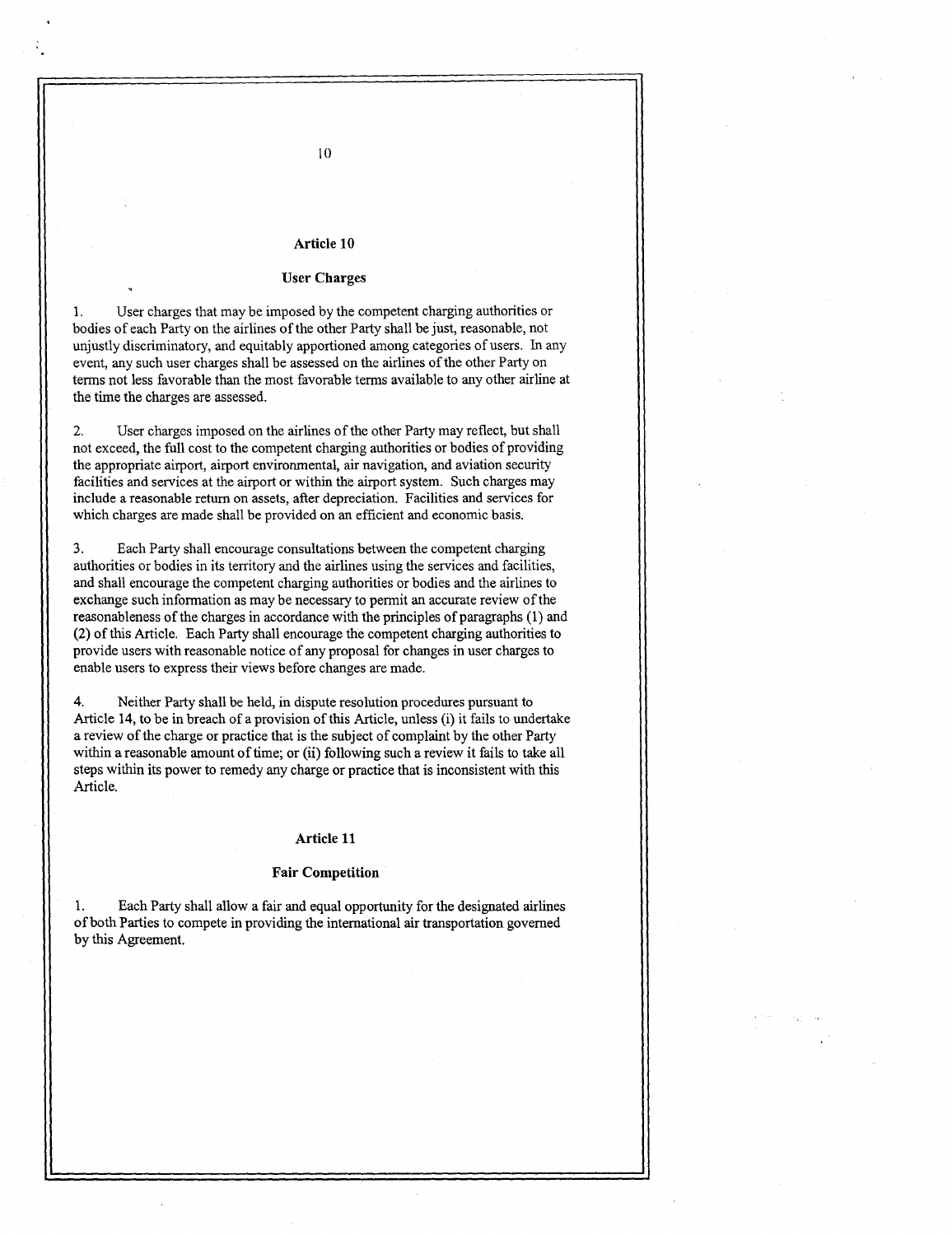2. Each Party shall allow each designated airline to determine the frequency and capacity of the international air transportation it offers based upon commercial considerations in the marketplace . Consistent with this right, neither Party shall unilaterally limit the volume of traffic, frequency or regularity of service, or the aircraft type or types operated by the designated airlines of the other Party, except as may be required for customs, technical, operational, or environmental reasons under uniform conditions consistent with Article 15 of the Convention.

3 . Neither Party shall impose on the other Party's designated airlines a firstrefusal requirement, uplift ratio, no-objection fee, or any other requirement with respect to capacity, frequency or traffic that would be inconsistent with the purposes of this Agreement.

4. Neither Party shall require the filing of schedules, programs for charter flights, or operational plans by airlines of the other Party for approval, except as may be required on a non-discriminatory basis to enforce the uniform conditions foreseen by paragraph 2 of this Article or as may be specifically authorized in an Annex to this Agreement. If a Party requires filings for information purposes, it shall minimize the administrative burdens of filing requirements and procedures on air transportation intermediaries and on designated airlines of the other Party.

#### Article 12

#### Pricing

1. Each Party shall allow prices for air transportation to be established by each designated airline based upon commercial considerations in the marketplace. Intervention by the Parties shall be limited to :

a. prevention of unreasonably discriminatory prices or practices;

b. protection of consumers from prices that are unreasonably high or restrictive due to the abuse of a dominant position; and

c . protection of airlines from prices that are artificially low due to direct or indirect governmental subsidy or support.

2 . Each Party may require notification to or filing with its aeronautical authorities of prices to be charged to or from its territory by airlines of the other Party . Notification or filing by the airlines of both Parties may be required no more than 30 days before the proposed date of effectiveness. In individual cases, notification or filing may be permitted on shorter notice than normally required. Neither Party shall require the notification or filing by airlines of the other Party of prices charged by

**11** 

 $\frac{1}{2} \sum_{i=1}^{n} \frac{1}{2} \sum_{j=1}^{n} \frac{1}{2} \sum_{j=1}^{n} \frac{1}{2} \sum_{j=1}^{n} \frac{1}{2} \sum_{j=1}^{n} \frac{1}{2} \sum_{j=1}^{n} \frac{1}{2} \sum_{j=1}^{n} \frac{1}{2} \sum_{j=1}^{n} \frac{1}{2} \sum_{j=1}^{n} \frac{1}{2} \sum_{j=1}^{n} \frac{1}{2} \sum_{j=1}^{n} \frac{1}{2} \sum_{j=1}^{n} \frac{1}{2} \sum_{j=1}^{n$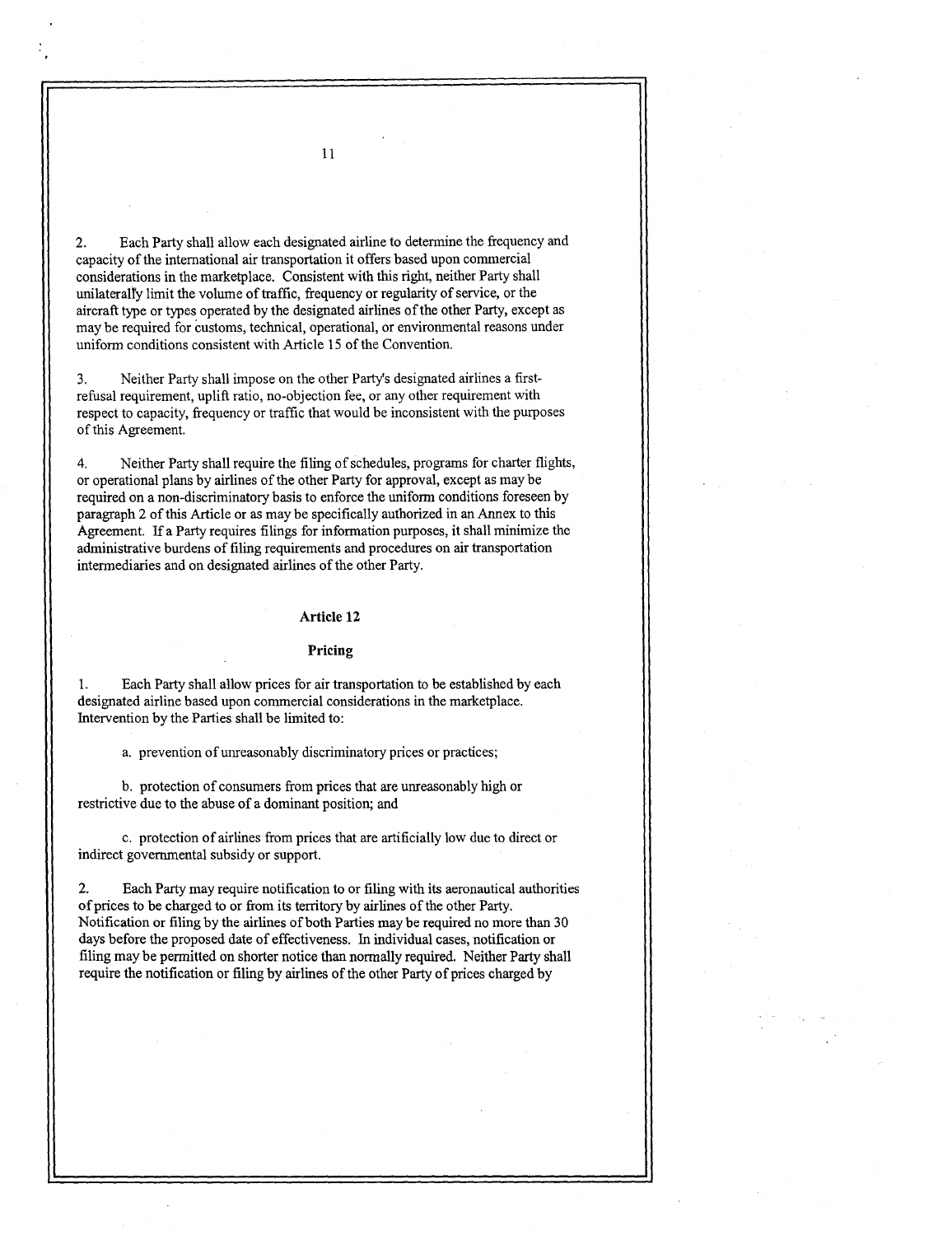$12$ 

 $\label{eq:2} \begin{split} \mathcal{L}_{\text{max}} &= \frac{1}{2} \sum_{i=1}^{N_{\text{max}}} \mathcal{L}_{\text{max}} \\ & \times \sum_{i=1}^{N_{\text{max}}} \mathcal{L}_{\text{max}} \\ & \times \mathcal{L}_{\text{max}} \\ & \times \mathcal{L}_{\text{max}} \\ & \times \mathcal{L}_{\text{max}} \\ & \times \mathcal{L}_{\text{max}} \\ & \times \mathcal{L}_{\text{max}} \\ & \times \mathcal{L}_{\text{max}} \\ & \times \mathcal{L}_{\text{max}} \\ & \times \mathcal{L}_{\text{max}} \\ & \times \mathcal{L}_{\text{$ 

charterers to the public, except as may be required on a non-discriminatory basis for information purposes .

3 . Neither Party shall take unilateral action to prevent the inauguration or continuation of a price proposed to be charged or charged by (i) an airline of either Party for international air transportation between the territories of the Parties, or (ii) an airline of one Party for international air transportation between the territory of the other Party and any other country, including in both cases transportation on an interline or intraline basis . If either Party believes that any such price is inconsistent with the considerations set forth in paragraph (1) of this Article, it shall request consultations and notify the other Party of the reasons for its dissatisfaction as soon as possible. These consultations shall be held not later than 30 days after receipt of the request, and the Parties shall cooperate in securing information necessary for reasoned resolution of the issue. If the Parties reach agreement with respect to a price for which a notice of dissatisfaction has been given, each Party shall use its best efforts to put that agreement into effect. Without such mutual agreement, the price shall go into effect or continue in effect.

# Article 13

## Consultations

Either Party may, at any time, request consultations relating to this Agreement. Such consultations shall begin at the earliest possible date, but not later than 60 days from the date the other Party receives the request unless otherwise agreed .

## Article 14

## Settlement of Disputes

1 . Any dispute arising under this Agreement, except those that may arise under paragraph 3 of Article 12 (Pricing), that is not resolved by a first round of formal consultations may be referred by agreement of the Parties for decision to some person or body. If the Parties do not so agree, the dispute shall, at the request of either Party, be submitted to arbitration in accordance with the procedures set forth below .

2. Arbitration shall be by a tribunal of three arbitrators to be constituted as follows: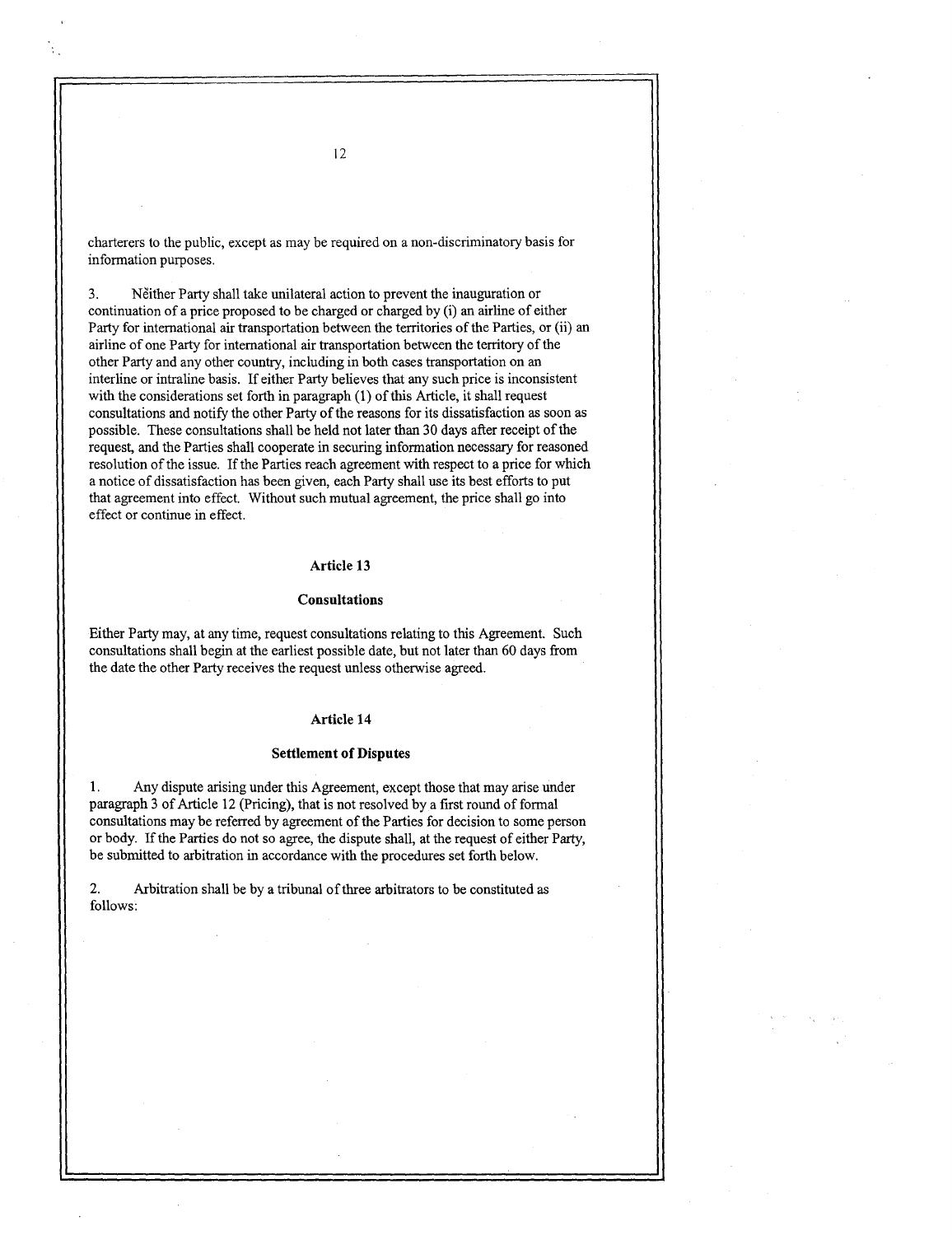a. Within 30 days after the receipt of a request for arbitration, each Party shall name one arbitrator. Within 60 days after these two arbitrators have been named, they shall by agreement appoint a third arbitrator, who shall act as President of the arbitral tribunal:

b . If either Party fails to name an arbitrator, or if the third arbitrator is not appointed in accordance with subparagraph a of this paragraph, either Party may request the President of the Council of the International Civil Aviation Organization to appoint the necessary arbitrator or arbitrators within 30 days . If the President of the Council is of the same nationality as one of the Parties, the most senior Vice President who is not disqualified on that ground shall make the appointment.

3 . Except as otherwise agreed, the arbitral tribunal shall determine the limits of its jurisdiction in accordance with this Agreement and shall establish its own procedural rules. The tribunal, once formed, may recommend interim relief measures pending its final determination. At the direction of the tribunal or at the request of either of the Parties, a conference to determine the precise issues to be arbitrated and the specific procedures to be followed shall be held not later than 15 days after the tribunal is fully constituted .

4. Except as otherwise agreed or as directed by the tribunal, each Party shall submit a memorandum within 45 days of the time the tribunal is fully constituted. Replies shall be due 60 days later. The tribunal shall hold a hearing at the request of either Party or on its own initiative within 15 days after replies are due .

5 . The tribunal shall attempt to render a written decision within 30 days after completion of the hearing or, if no hearing is held, after the date both replies are submitted. The decision of the majority of the tribunal shall prevail.

6 . The Parties may submit requests for clarification of the decision within 15 days after it is rendered and any clarification given shall be issued within 15 days of such request.

7 . Each Party shall, to the degree consistent with its national law, give full effect to any decision or award of the arbitral tribunal.

8 . The expenses of the arbitral tribunal, including the fees and expenses of the arbitrators, shall be shared equally by the Parties . Any expenses incurred by the President of the Council of the International Civil Aviation Organization in connection with the procedures of paragraph 2 .b . of this Article shall be considered to be part of the expenses of the arbitral tribunal.

13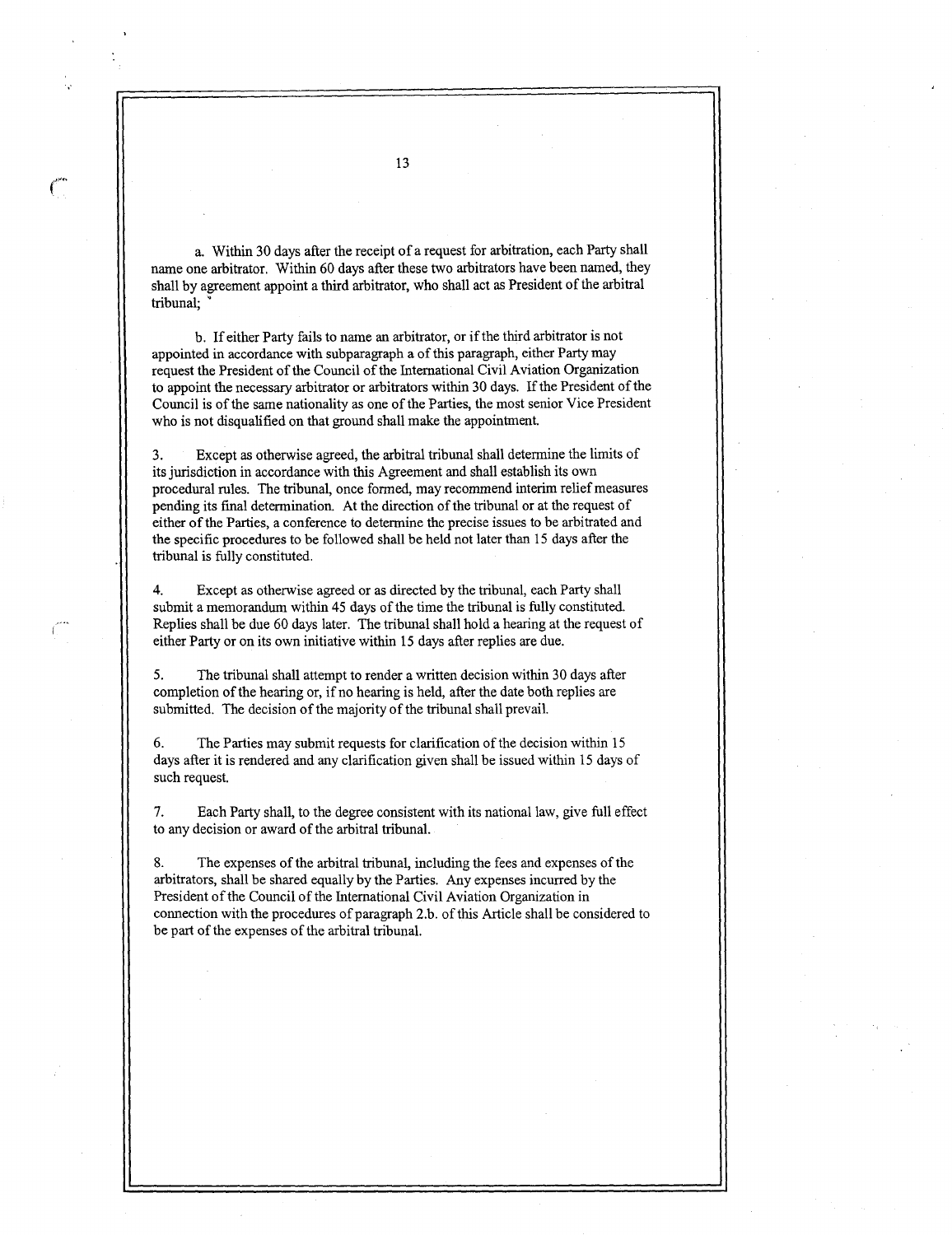## Termination

Either Party may, at any time, give notice in writing to the other Party of its decision to terminate this Agreement. Such notice shall be sent simultaneously to the International Civil Aviation Organization . This Agreement shall terminate at midnight (at the place of receipt of the notice to the other Party) immediately before the first anniversary of the date of receipt of the notice by the other Party, unless the notice is withdrawn by agreement of the Parties before the end of this period .

## Article 16

## Registration with ICAO

This Agreement and all amendments thereto shall be registered with the International Civil Aviation Organization.

## Article 17

#### Entry into Force

1 . This Agreement and its Annexes shall be provisionally applied upon signature and shall enter into force following accession by the Government of Qatar to the Protocol for the Suppression of Unlawful Acts of Violence at Airports Serving International Civil Aviation, done at Montreal February 24, 1988, supplementary to the Convention for the Suppression of Unlawful Acts against the Safety of Civil Aviation, done at Montreal September 23, 1971 ("the Protocol"); and an exchange of notes indicating that Qatar has completed its accession to the Protocol and that each Party has completed all necessary internal procedures for entry into force of the Agreement.

2 . Upon entry into force, this Agreement shall supersede the Agreement between the Government of the United States of America and the Government of the State of Qatar on the Security of Civil Aviation, signed at Doha June 27, 1994 .

14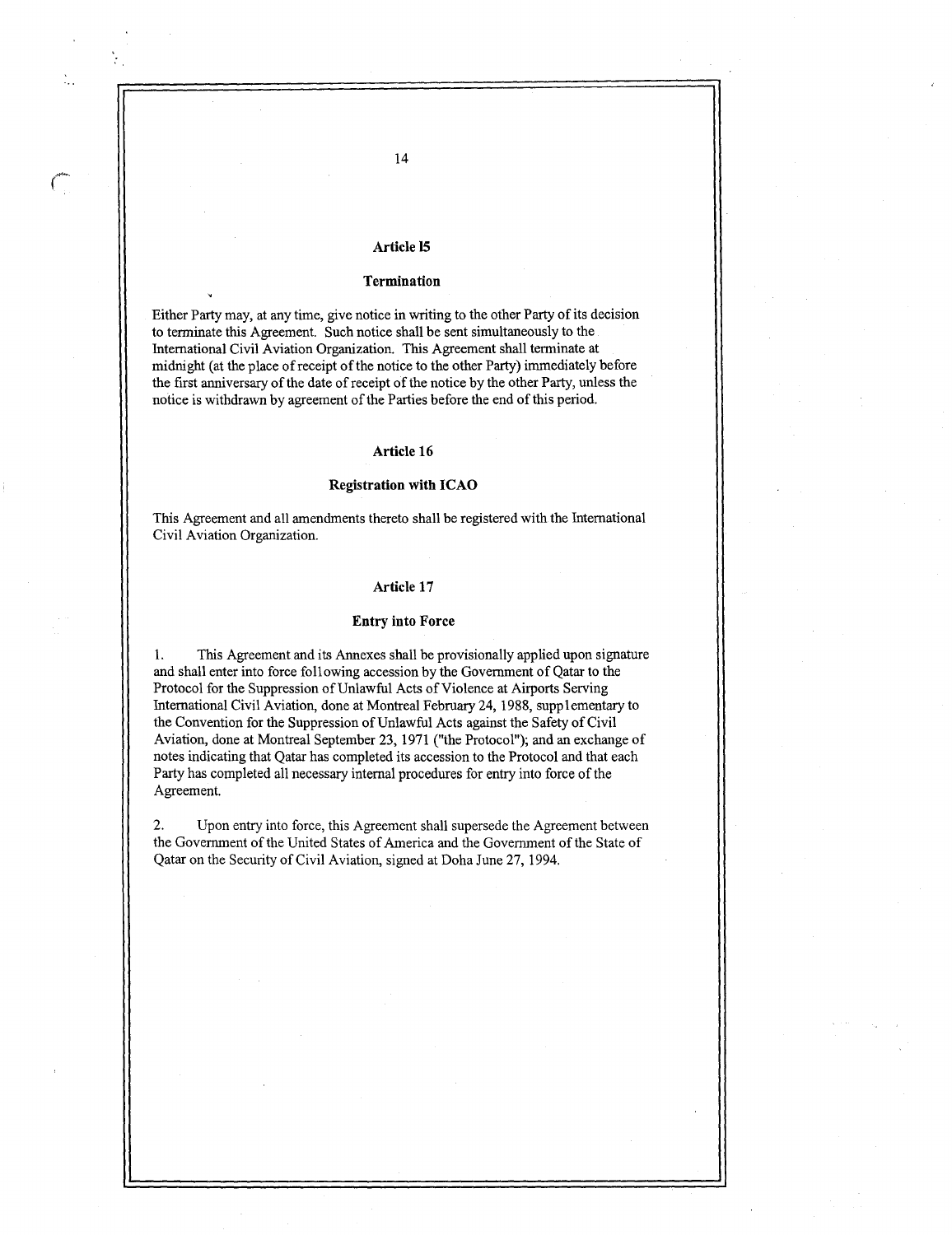IN WITNESS WHEREOF the undersigned, being duly authorized by their respective Governments, have signed this Agreement.

DONE at **WashingTon** this  $\frac{5}{4}$  day of *f* the set , 200*1*, in two originals, in the English and Arabic languages, each text being equally authentic .

FOR THE GOVERNMENT OF FOR THE GOVERNMENT OF THE UNITED STATES OF AMERICA: QATAR:

THE UNITED STATES OF AMERICA: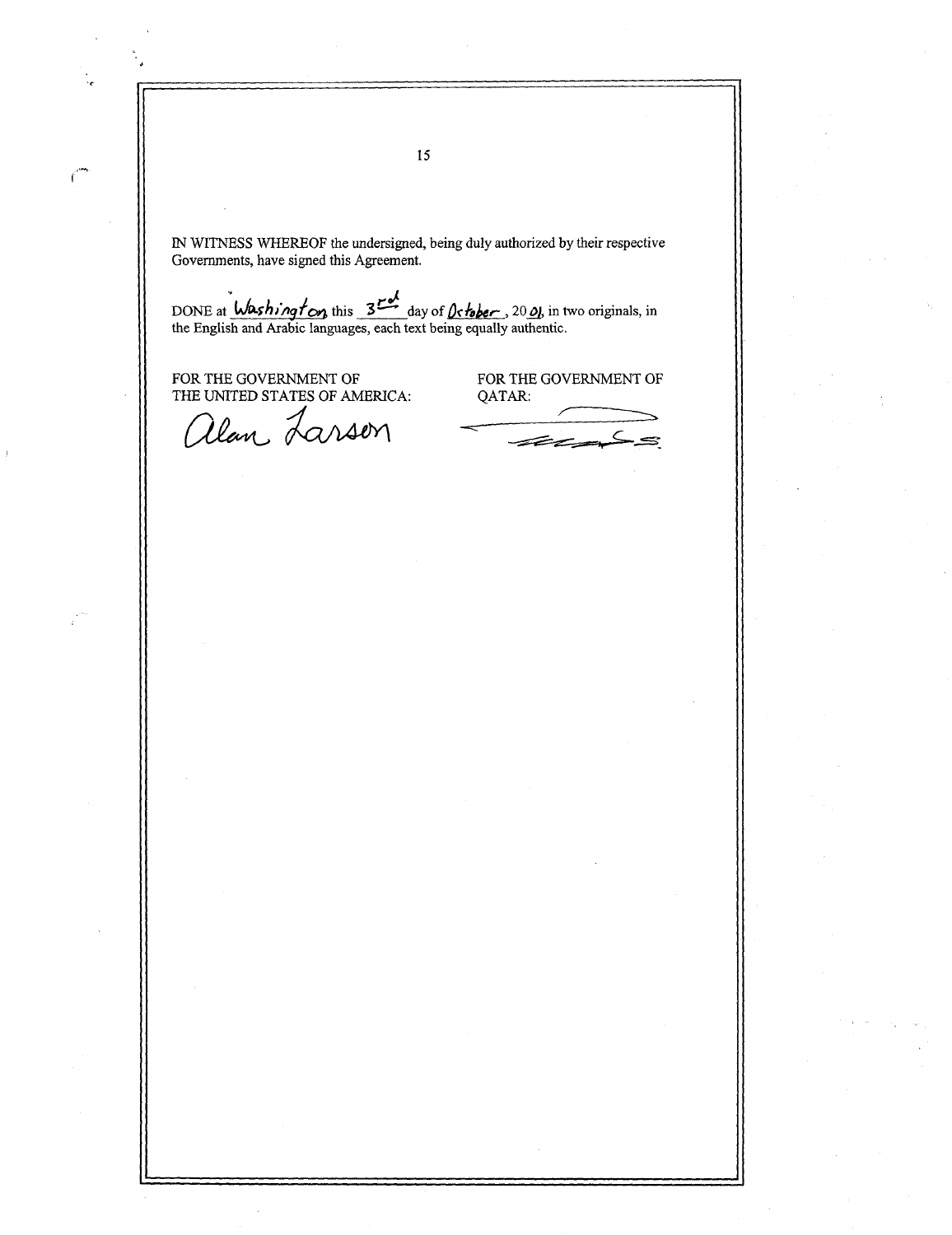# ANNEX I

# Scheduled Air Transportation

# Section 1

## Routes

Airlines of each Party designated under this Annex shall, in accordance with the terms of their designation, be entitled to perform scheduled international air transportation between points on the following routes :

A. Routes for the airline or airlines designated by the Government of the United States:

1. From points behind the United States via the United States and intermediate points to a point or points in Qatar and beyond.

2. For all-cargo service or services, between Qatar and any point or points.

B. Routes for the airline or airlines designated by the Government of Qatar:

1. From points behind Qatar via Qatar and intermediate points to a point or points in the United States and beyond.

2. For all-cargo service or services, between the United States and any point or points.

## Section 2

## Operational Flexibility

Each designated airline may, on any or all flights and at its option :

1. operate flights in either or both directions;

2. combine different flight numbers within one aircraft operation;

3 . serve behind, intermediate, and beyond points and points in the territories of the Parties on the routes in any combination and in any order;

4. omit stops at any point or points;

16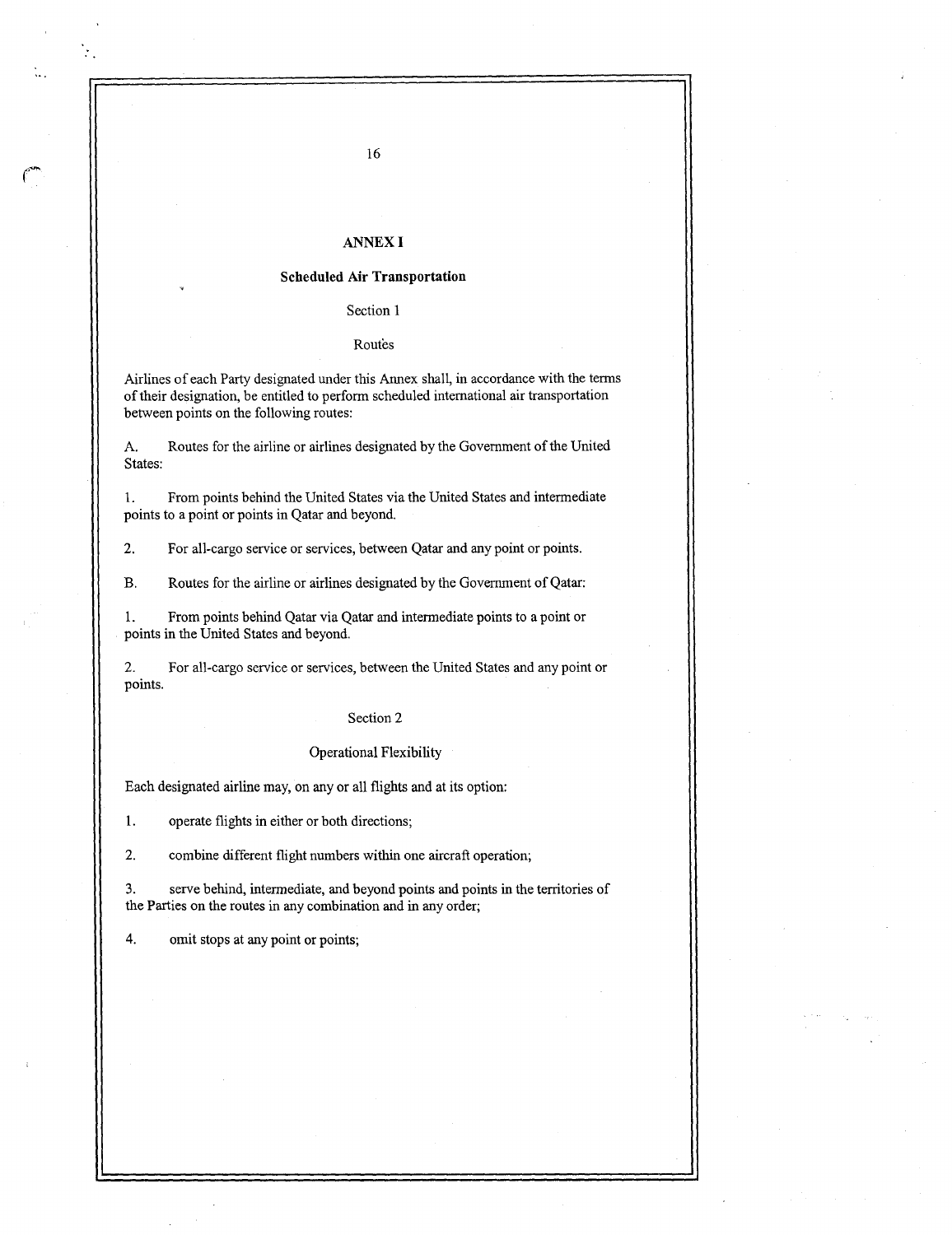5 . transfer traffic from any of its aircraft to any of its other aircraft at any point on the routes; and

6 . serve points behind any point in its territory with or without change of aircraft or flight number and may hold out and advertise such services to the public as through services;

without directional or geographic limitation and without loss of any right to carry traffic otherwise permissible under this Agreement; provided that, with the exception of all-cargo services, the service serves a point in the territory of the Party designating the airline.

#### Section 3

#### Change of Gauge

On any segment or segments of the routes above, any designated airline may perform international air transportation without any limitation as to change, at any point on the route, in type or number of aircraft operated; provided that, with the exception of allcargo services, in the outbound direction, the transportation beyond such point is a continuation of the transportation from the territory of the Party that has designated the airline and, in the inbound direction, the transportation to the territory of the Party that has designated the airline is a continuation of the transportation from beyond such point.

#### ANNEX II

## Charter Air Transportation

#### Section 1

Airlines of each Party designated under this Annex shall, in accordance with the terms of their designation, have the right to carry international charter traffic of passengers (and their accompanying baggage) and/or cargo (including, but not limited to, freight forwarder, split, and combination (passenger/cargo) charters) :

Between any point or points in the territory of the Party that has designated the airline and any point or points in the territory of the other Party; and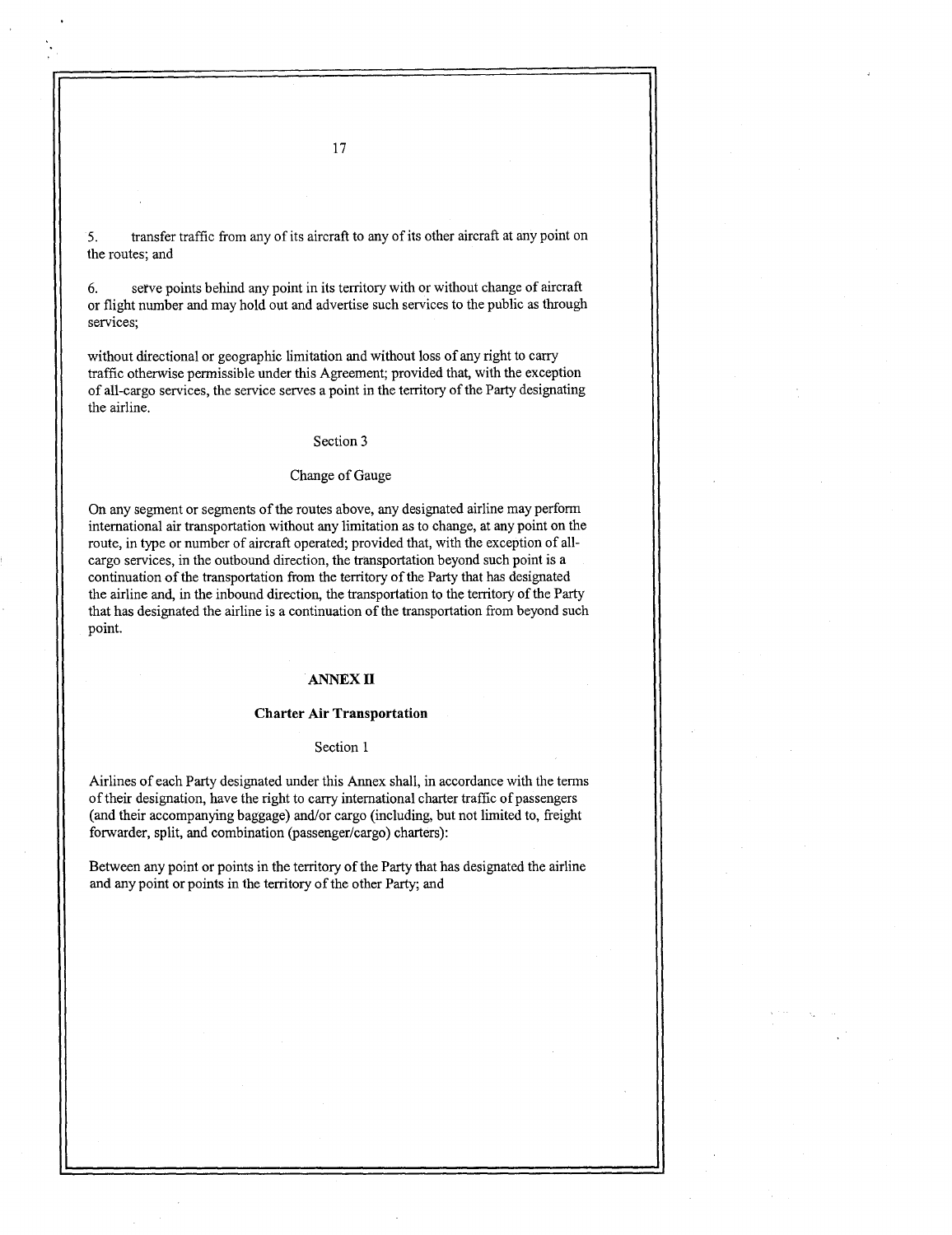Between any point or points in the territory of the other Party and any point or points in a third country or countries, provided that, except with respect to cargo charters, such service constitutes part of a continuous operation, with or without a change of aircraft, that includes service to the homeland for the purpose of carrying local traffic between the homeland and the territory of the other Party.

In the performance of services covered by this Annex, airlines of each Party designated under this Annex shall also have the right: (1) to make stopovers at any points whether within or outside of the territory of either Party; (2) to carry transit traffic through the other Party's territory; (3) to combine on the same aircraft traffic originating in one Party's territory, traffic originating in the other Party's territory, and traffic originating in third countries; and (4) to perform international air transportation without any limitation as to change, at any point on the route, in type or number of aircraft operated; provided that, except with respect to cargo charters, in the outbound direction, the transportation beyond such point is a continuation of the transportation from the territory of the Party that has designated the airline and in the inbound direction, the transportation to the territory of the Party that has designated the airline is a continuation of the transportation from beyond such point.

Each Party shall extend favorable consideration to applications by airlines of the other Party to carry traffic not covered by this Annex on the basis of comity and reciprocity .

#### Section 2

Any airline designated by either Party performing international charter air transportation originating in the territory of either Party, whether on a one-way or round-trip basis, shall have the option of complying with the charter laws, regulations, and rules either of its homeland or of the other Party. If a Party applies different rules, regulations, terms, conditions, or limitations to one or more of its airlines, or to airlines of different countries, each designated airline shall be subject to the least restrictive of such criteria .

However, nothing contained in the above paragraph shall limit the rights of either Party to require airlines designated under this Annex by either Party to adhere to requirements relating to the protection of passenger funds and passenger cancellation and refund rights.

#### Section 3

Except with respect to the consumer protection rules referred to in the preceding paragraph above, neither Party shall require an airline designated under this Annex by the other Party, in respect of the carriage of traffic from the territory of that other Party or of a third country on a one-way or round-trip basis, to submit more than a declaration of conformity with the applicable laws, regulations and rules referred to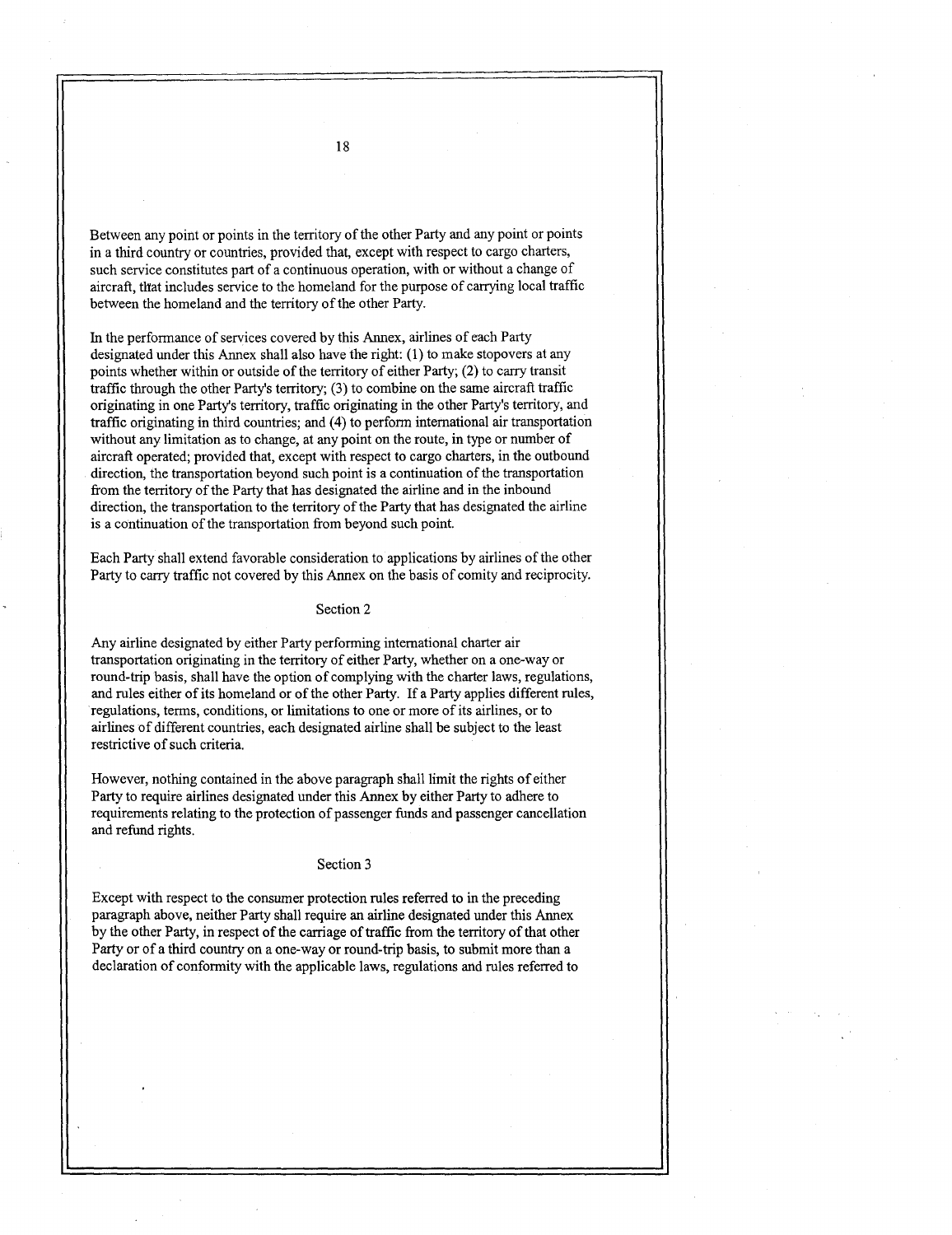under section 2 of this Annex or of a waiver of these laws, regulations, or rules granted by the applicable aeronautical authorities .

## ANNEX III

## Principles of Non-Discrimination Within and Competition Among Computer Reservations Systems

Recognizing that Article 11 (Fair Competition) of this Agreement guarantees the airlines of both Parties "a fair and equal opportunity to compete,"

Considering that one of the most important aspects of the ability of an airline to compete is its ability to inform the public of its services in a fair and impartial manner, and that, therefore, the quality of information about airline services available to travel agents who directly distribute such information to the traveling public and the ability of an airline to offer those agents competitive computer reservations systems (CRSs) represent the foundation for an airline's competitive opportunities, and

Considering that it is equally necessary to ensure that the interests of the consumers of air transport products are protected from any misuse of such information and its misleading presentation and that airlines and travel agents have access to effectively competitive computer reservations systems :

1. The Parties agree that CRSs will have integrated primary displays for which:

a . Information regarding international air services, including the construction of connections on those services, shall be edited and displayed based on nondiscriminatory and objective criteria that are not influenced, directly or indirectly, by airline or market identity. Such criteria shall apply uniformly to all participating airlines.

b. CRS data bases shall be as comprehensive as possible.

c . CRS vendors shall not delete information submitted by participating airlines; such information shall be accurate and transparent; for example, code-shared and change-of-gauge flights and flights with stops should be clearly identified as having those characteristics.

d. All CRSs that are available to travel agents who directly distribute information about airline services to the traveling public in either Party's territory shall not only be obligated to, but shall also be entitled to, operate in conformance with the CRS rules that apply in the territory where the CRS is being operated .